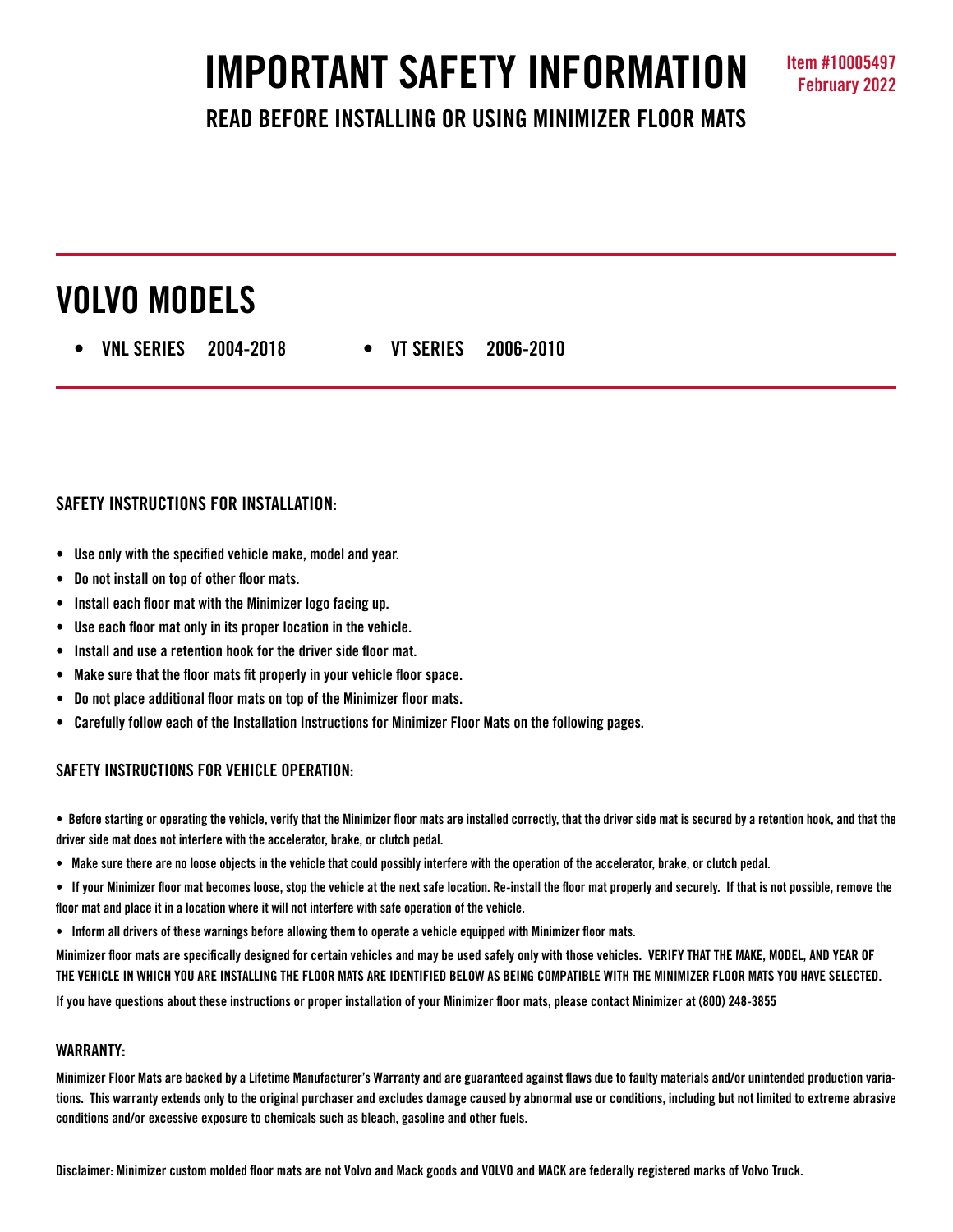**Minimizer floor mats are specifically designed for certain vehicles and may be used safely only with those vehicles. VERIFY THAT THE MAKE, MODEL, AND YEAR OF THE VEHICLE IN WHICH YOU ARE INSTALLING THE FLOOR MATS IS IDENTIFIED ON PAGE 1 AS BEING COMPATIBLE WITH THE MINIMIZER FLOOR MATS YOU HAVE SELECTED.** 

#### **VOLVO FLOOR MAT MODELS ARE AVAILABLE FOR BOTH MANUAL AND AUTOMATIC TRANSMISSIONS:**

**• Kit #10002778 shown below in Figure 1 is compatible with Volvo trucks equipped with a manual transmission.**

#### **Figure 1 - Kit #10002778**



**• Kit # 10002761 shown below in Figure 2 is compatible with Volvo trucks equipped with an automatic transmission.**

#### **Figure 2 - Kit 10002761**



#### **INSTALLATION INSTRUCTIONS**

**1. Remove other floor mats from the vehicle before installing Minimizer floor mats.**

**2. Install the Minimizer floor mats right side up, with the Minimizer logo visible.**

**3. Each Minimizer floor mat is contoured to fit a particular location in the vehicle and may be used safely only in that location.** 

**4. The Minimizer floor mat package contains one driver mat, one passenger mat, and one center mat that fits in between the seats.** 

**5 . Position the driver mat in the truck as shown in Figure 3.**

#### **Figure 3 - Driver Mat in Position**



**6. Inside the package with the installation instructions, locate the black plastic retention hook as well as a white tube of Primer 94 as shown in Figure 4.** 

#### **Figure 4 - Hook and Primer 94**



**7. Insert the hook up through the hole at the right rear corner of the driver side floor mat as shown in Figure 5. The hook should fit flush with the underside of the floor mat.** 

#### **Figure 5 - Hook Insertion**



**8. Once the hook is in place, let the mat and hook rest on the floor as shown in Figure 6. Next, confirm that the mat is not interfering with foot pedals and verify it is making proper contact with the surfaces surrounding the floor.**